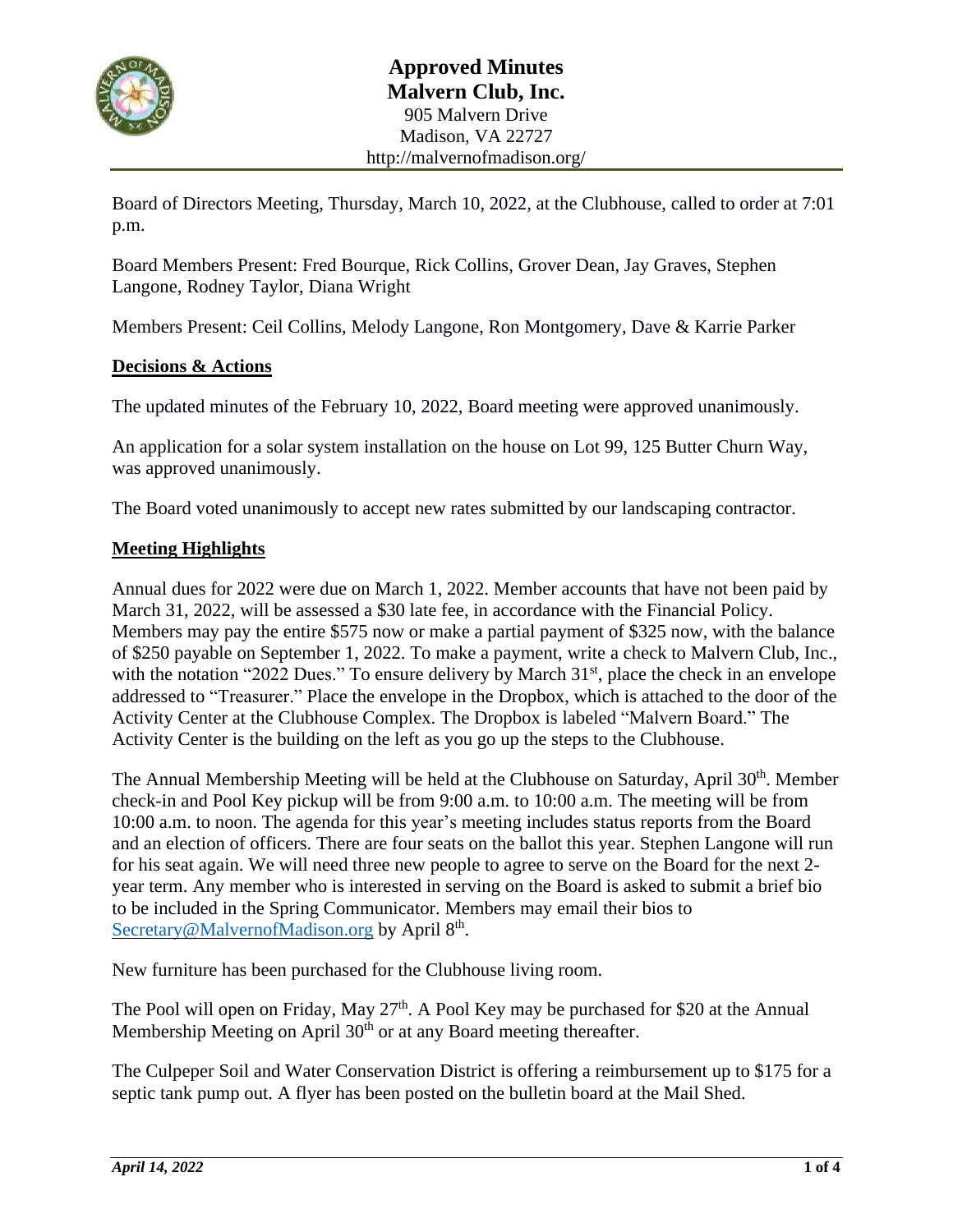### **Committee Reports**

Roads. Grover reported on activity during the snow on Sunday, February 13<sup>th</sup>. He said snowfall began during the early morning hours and continued with flurries until mid-afternoon, with an accumulation of approximately 3/4 inch in the grassy areas. Neither roadway clearing/plowing nor the spreading of abrasives was necessary, as the falling snow melted on contact with the pavement. The only incident reported was a downed tree on Half Penny Lane blocking the road at Lot 120. The tree was removed by the Roads Committee and the owner of Lot 119.

Grover said the Roads Committee has begun examining pavement condition for cracks in anticipation of sealing these areas to prevent further deterioration of the pavement surface. Once examinations have been completed, an evaluation will be made to determine the priority order for repairs. He said, a bid proposal letter will then be drafted and sent to prospective bidders, with a return date of April 30, 2022. A review by the Board will be scheduled for the Board meeting on May 12, 2022.

Grover reported that the Roads Committee had inspected the pavement following construction of the house on Lot 79, 245 Windmill Lane, and that there was no evidence of damage. He said the committee recommended returning any monies held in escrow for the account. Fred reported that the sale had been completed this week. Diana reported that she had already sent a check for the full road damage deposit refund to Jefferson Home Builders.

**Architecture.** Fred presented an application for a solar system installation on the house on Lot 99, 125 Butter Churn Way. The solar panels will be installed on the roof of the house. Rodney asked about the color of the panels. Dave Parker, the lot owner, said they are solid black and would be installed on top of the dark roof shingles. Rodney noted that the Board would probably have no problem with a roof-mount system like this but that we would not be likely to approve a yard-mounted array. The application was approved unanimously.

**Pool.** Fred said the pool technicians will be out to set up the pool for the season the week of April 11th. He said he had checked the water and there is no leak. The water is black, though, as usual after the winter. Stephen asked if we had treated the pool over the winter months. Fred said he had not since the system is turned off and the water is not circulating. He said he had treated the pool with chlorine during the winter months several years ago, but it had no effect. Diana asked if the power outage had affected the pool. Fred said he didn't think so since the system has been turned off since Labor Day. He said he is going to buy new screens for the fence, as the ones we have are damaged. Fred said the plan is to open as usual on Friday, May  $27<sup>th</sup>$ , and remain open through Labor Day.

**Lake.** Rick said he raked out the spillway entrance of leaf accumulation, as it was totally dry, the lake level being about 7 inches low. Evaporation seems to be greater than the input from the spring, which usually augments rainfall to maintain the normal lake level. Normal being just a shallow flow down the spillway. Despite the lack of significant rainfall, a small section of the siphon pipe that was installed 2 years ago is now visible, after what appears to be frost heaving. Rick said he'll probably need to bring in some soil to regrade and reseed that area. He said the location of the newly rediscovered "spring drain" at the toe of the Dam will be included in Dam documents for further reference. He noted that the approach to the Dam from the Clubhouse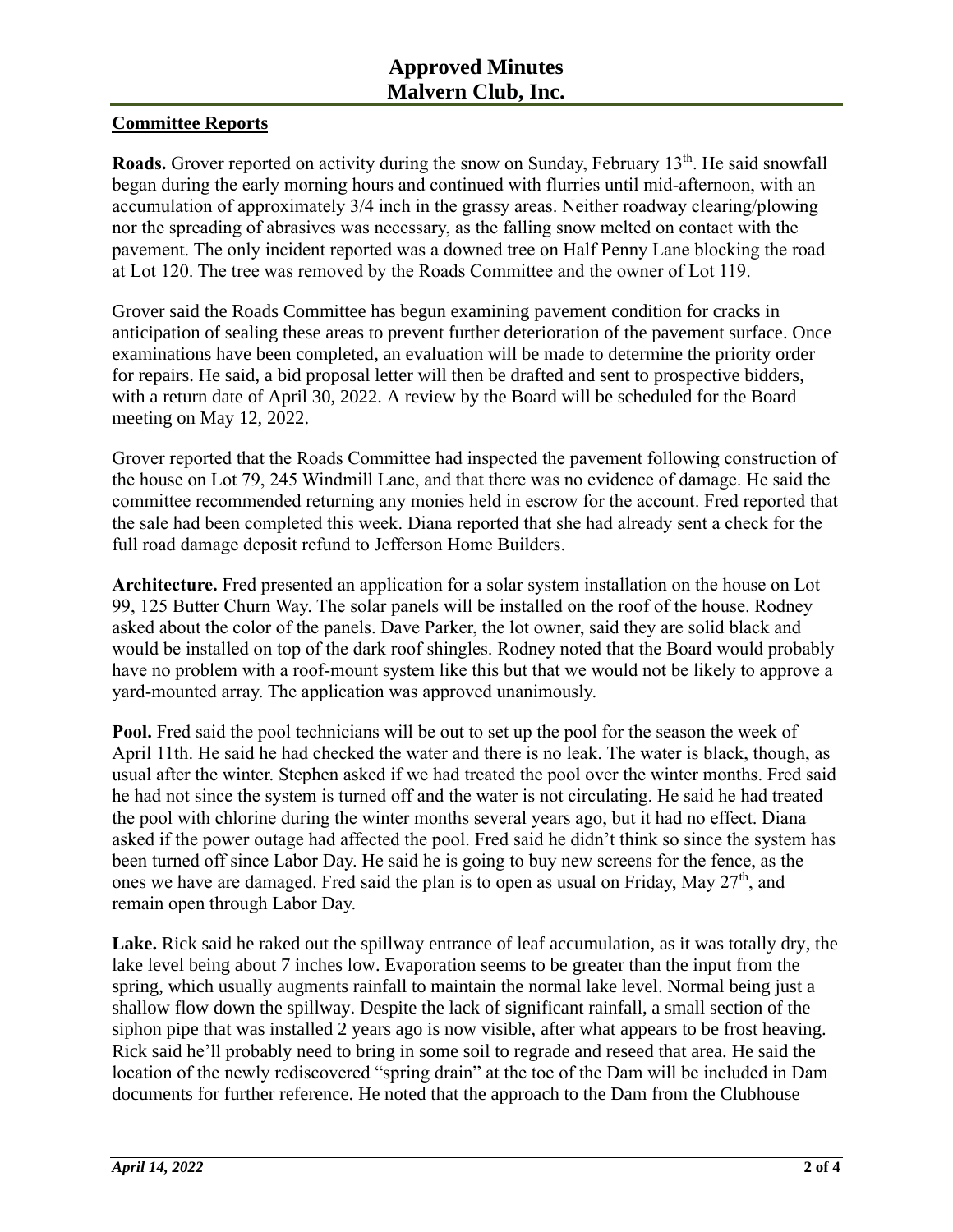# **Approved Minutes Malvern Club, Inc.**

parking lot is rapidly eroding and recommended that we consider adding gravel to slow degradation of the path. There was no objection from the Board. Rick reported that there are several fallen trees around the Dam and the rear approach road that will need to be cut up.

**Grounds.** Rick said he will be installing additional lighting to the entrance island now that the weather is improving. He already has the necessary supplies. He said the planned roadside tree trimming has been completed but that we will need to address the issue of who is responsible for doing it with the membership.

**Clubhouse.** Stephen reported that the Clubhouse ladies had completed the purchase of the new living room furniture, which should be delivered on March 22nd. Diana said they purchased two large couches to replace the two remaining old couches. They also purchased a love seat and a large ottoman to go in the center of the room opposite the fireplace. Stephen said the total cost was under the \$2,000 approved by the Board. He said that, if we have money left over at the end of the year, he would like to replace the four old beds and mattresses. Stephen said he thought the crawl space might need some attention. He said the small utility room under the main bedroom is always a little damp. He asked whether the home inspection we had done in 2017 had included the crawl space. Fred said that it had and that the crawl space was dry at the time, which was during the summer. Stephen said that some of the downspouts are leaking. He will install some drain tiles to direct the water away from the house. He said that the "No Grilling" signs had been put up.

**Treasurer.** Diana said she will make the reserve deposit for 2021 this week. She provided the following cash balances as of March 10, 2022:

| <b>Operating Funds</b>              | \$184,083.31 |
|-------------------------------------|--------------|
| Reserve Funds                       | \$150,413.81 |
| Total Checking/Savings \$334,497.12 |              |

Diana said there are three member accounts that are in arrears. She has sent notices to the lot owners that liens may be placed on their properties.

## **Old Business**

**Reserve Study.** Rodney said he had reviewed the draft update and that, overall, it looks good. He asked that the description of the North Dock be updated to include the pilings repair. Rick said he would do that. Rodney said the financials need to be tweaked. He said he would schedule a Reserve Study Committee meeting to finalize the document.

**Spring Communicator.** Rodney said that the Annual Membership Meeting will be held at the Clubhouse on Saturday, April  $30<sup>th</sup>$ . Member check-in and Pool Key pickup will be from 9:00 a.m. to 10:00 a.m. The meeting will be from 10:00 a.m. to noon. He said the agenda for this year's meeting will include status reports and an election of officers to serve the next 2-year term. He said there are four seats on the ballot this year. Stephen said he would run for his seat again. That means we need at least three new people to agree to serve on the Board. Rodney said Ed Johnson has agreed to prepare the Spring Communicator again, and Rodney thanked him for that. This edition of The Communicator will include the ballot for the Board of Directors election. Rodney said Ed has asked that all Board inputs be sent to him by Friday, April 8<sup>th</sup>. Fred